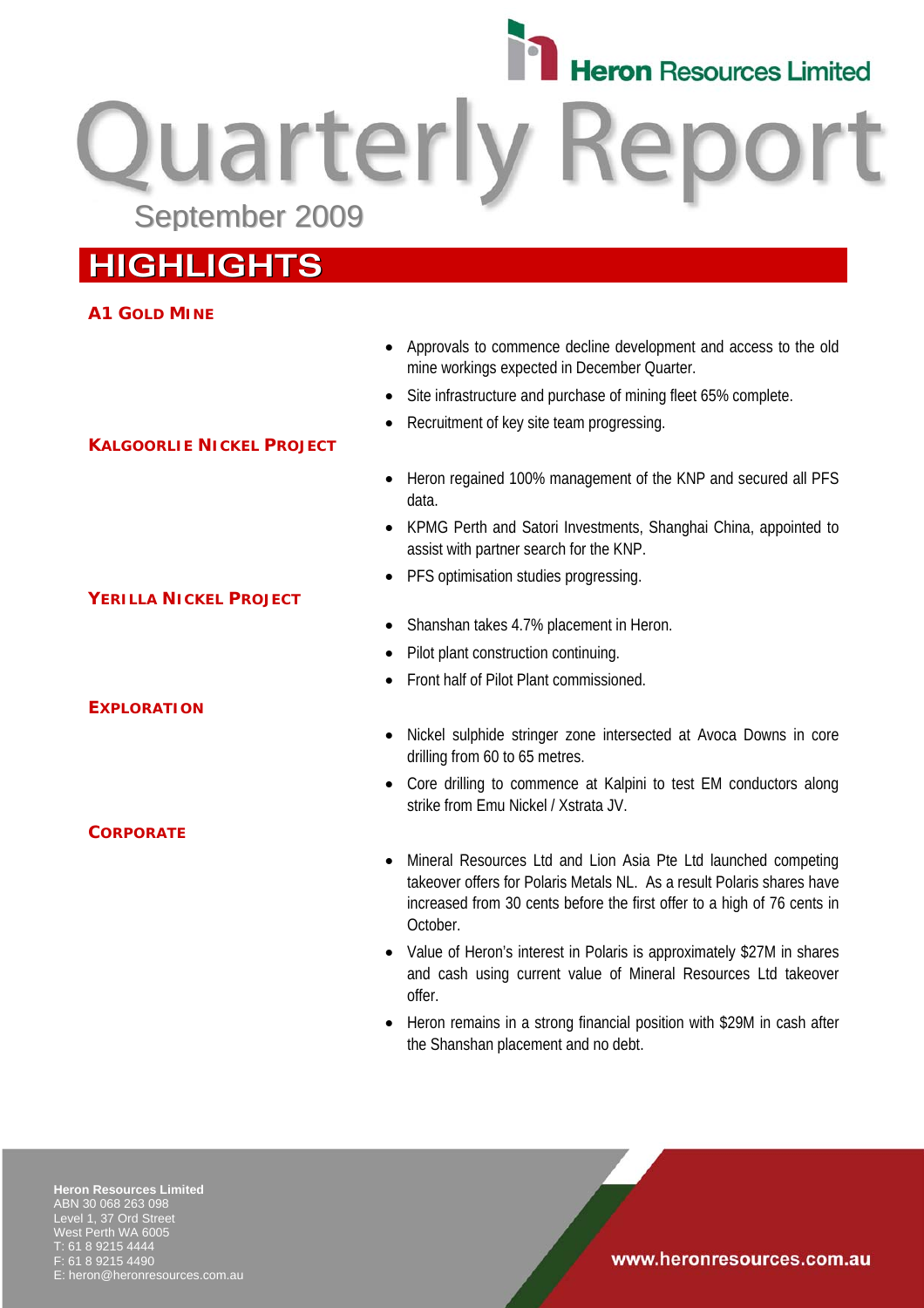# **A1 GOLD MINE**



*Figure 1 Location of A1 Gold Mine* 

On the 20th of August the Company entered into a 2 year option to purchase the A1 Gold Mine in Victoria. Consideration for the option was \$760,000 and the exercise price is \$240,000 and 20 million Heron Shares.

The mine is located 120km east north east of Melbourne in the State of Victoria, some 11km north of the small town of Woods Point. The mine is located 500m from the public road and is serviced by grid power. The population centres of Jamieson and Mansfield are located 40 and 70 minutes drive north of the mine respectively.

During the option period the Company will undertake a detailed evaluation of the geology, resource and metallurgy of the mine. The evaluation will include driving a decline from the surface adjacent to the 7 Level adit portal to the 14 Level, a lineal distance of some 2000 metres and a vertical distance of some 260 metres. In addition a diamond drill program of 18,000 metres is planned along with a mapping and bulk sampling program both aimed at establishing a JORC compliant resource for the mine.

### **A1 GOLD MINE GEOLOGY**



*Figure 2 Site plan of A1, mining lease boundaries in red and dyke outcrops in yellow.* 

The A1 Gold Mine is hosted in a strongly altered mafic dyke of the Woods Point suite and has more in common with the dolerite hosted mineralisation found in the Eastern Goldfields of Western Australia than the saddle reefs of Bendigo and Ballarat. The dyke is hosted by Devonian sediments including sandstone and shales. The dyke has exploited a pre-existing regional shear zone, with evidence of early pre intrusion quartz veining present. Within in the district there are hundreds of dyke occurrences and approximately 70% of these are gold mineralised. Historically the largest producers in the district were the A1 mine that produced 450,000 ounces of gold over its life from 1861 to 1992 and the nearby Morning Star mine.

Previous mining noted extensive stock-work zones within the mine with gold grades between 5 and 15 g/t Au. These were uneconomic with the high cost antiquated mine infrastructure that was in use in the 1990's, when the mine last operated. With the decline access for ore haulage and modern rubber tyred mining fleet, mining costs will be significantly reduced. As a result of the reduced costs it is anticipated these stock-works will form an important ore source for small scale mechanised selective mining.

In addition to the stock-works, reef hosted gold is recognised throughout the mine and adjacent to existing development. It is expected this ore will be mined by hand held methods and will provide a high grade feed to complement the stock works mined by mechanised methods.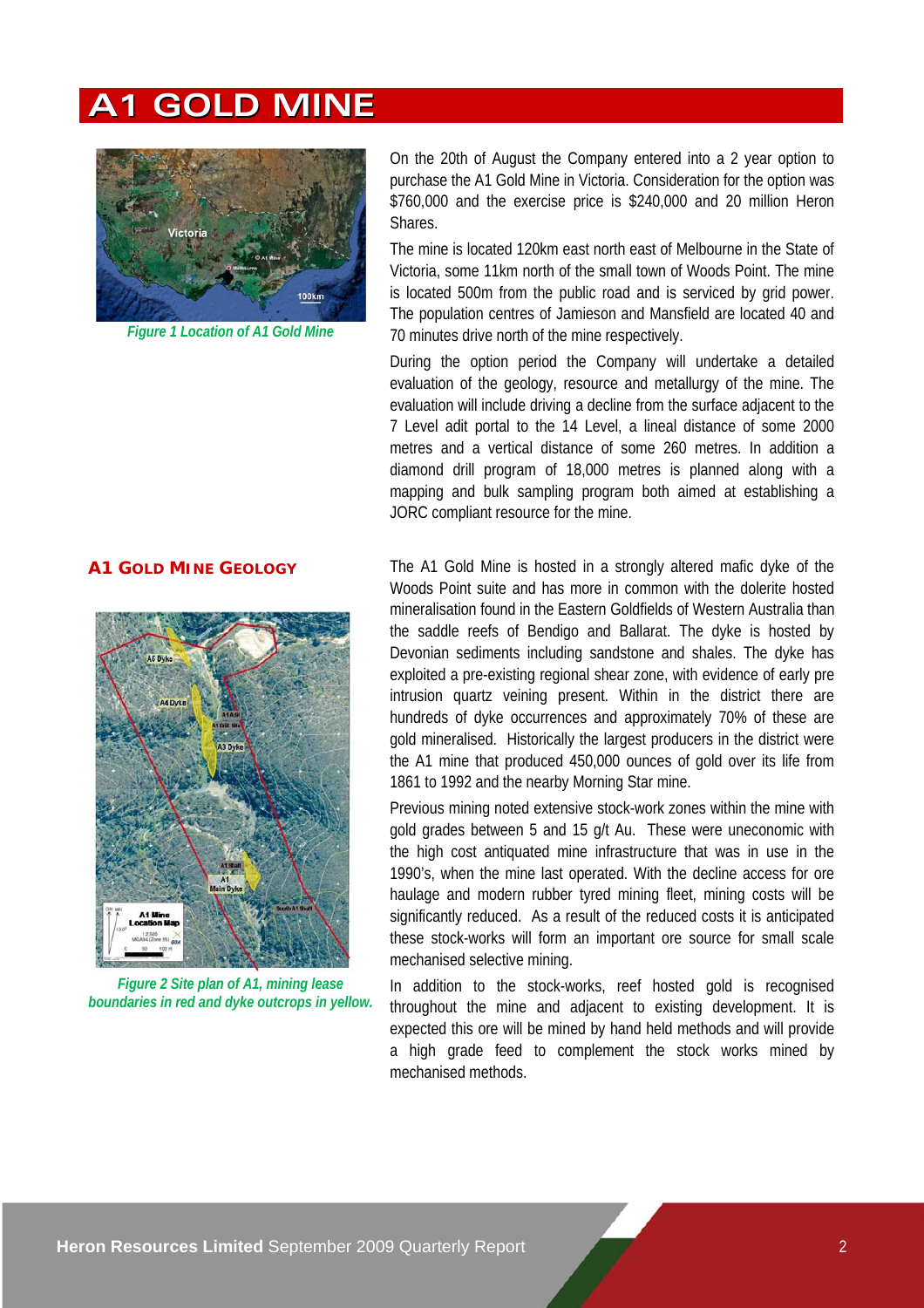

*Sheeted and stock-works quartz veins*

#### **APPROVALS**



*A1 Gold Mine 1989, the last mill on site after 131 years of continuous operation. The site was rehabilitated during 1990 to 2000.* 

Alteration associated with gold mineralisation consists of minor pyrite and arsenopyrite along with carbonate. The iron carbonate ankerite is most proximal to the vein and changes to the magnesium carbonate dolomite and then onto calcite as one moves away from the mineralised veins. This carbonate provides a good vector to ore and this style of carbonate alteration zonation is well documented from gold deposits in the Eastern Goldfields of WA.

There are five individual dykes mapped within the A1 leases with only the main A1 dyke mined and developed to any great extent. Heron believes significant potential exists in these other dykes for further repetitions of the A1 mineralisation. The main dyke has a surface expression of 150 metres along strike and some 10 to 15 metres wide. On the 14 Level the dyke has a 400m strike and has expanded to some 50 to 80 metres wide.

It is possible to trace specific reefs over 200 metres of strike and across the full width of the dyke. Within individual reefs gold mineralisation is variable with extremely rich zones of free visible gold reported from previous mining. Stock-work zones are developed on a number of levels in the mine including the 2 Level, 7 Level and 14 Level. These are typically 10 to 20 metres wide, with strike lengths of some 40 to 50 metres and vertical extents exceeding 60 to 100 metres.

As the proposed work programme for Heron's evaluation involves decline development, this requires full mining approvals for the project. Since Heron became involved in the project, the approvals process has been accelerated and it is expected approvals to commence work will be granted in the December Quarter with the evaluation program commencing before Christmas.

Heron has engaged with all the authorities and stakeholders required to provide input to this process and has found a general support for the project at government, departmental and shire level. Presentations to the Mansfield Shire council were made where the councillors expressed support for the project and keen interest in the employment and commercial opportunities the project would bring to the district. Further presentations and public information sessions are being provided to the local community. The local community is generally supportive of the project and sees potential employment as a positive for the district.

Once approvals are granted for the evaluation programme, work will begin on the approvals process for the full production phase of the project. At this stage Heron does not expect approvals to delay the transition to production upon successful evaluation.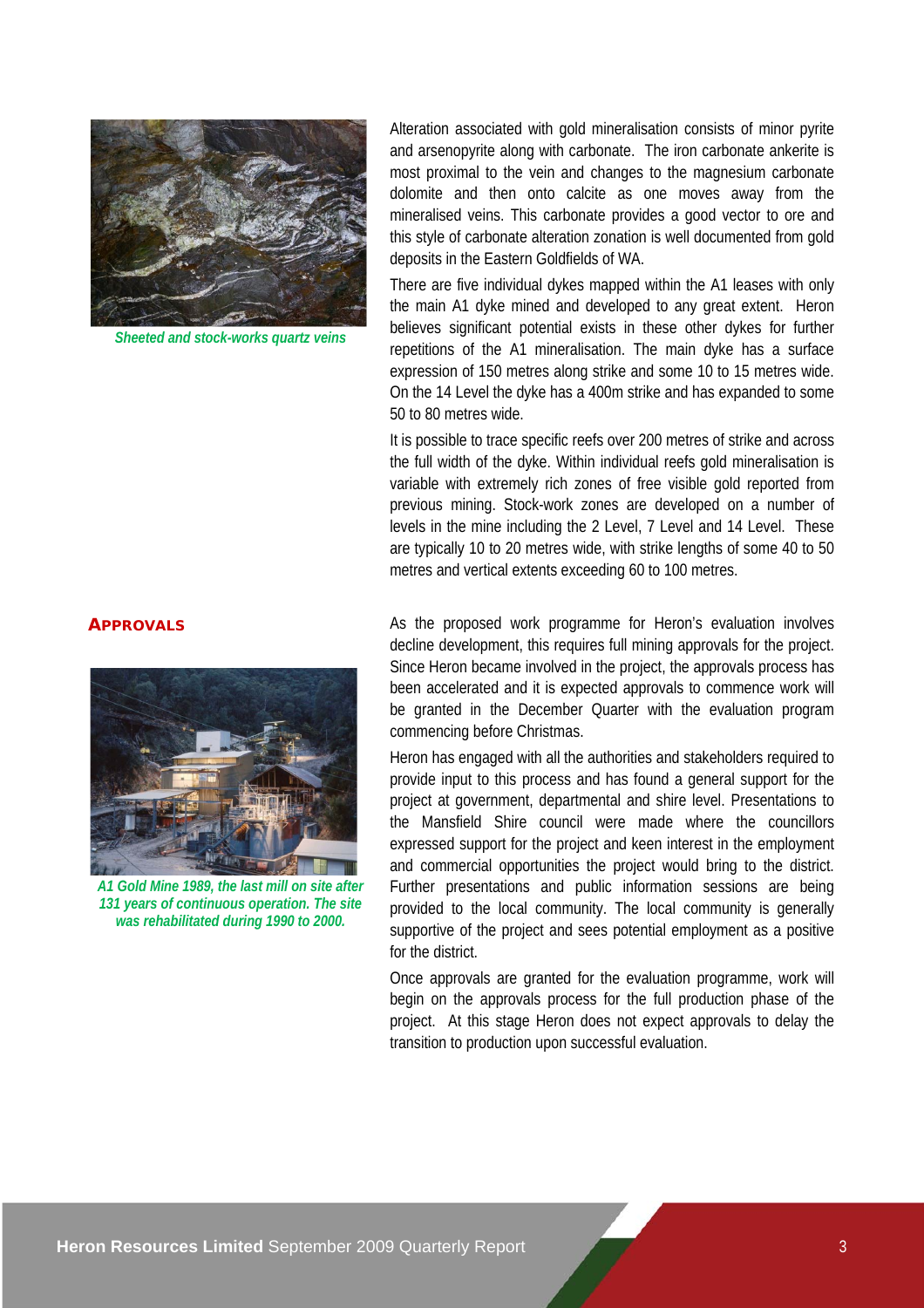

**EVALUATION** The key parts of the evaluation are the development of the decline from the surface adjacent to the 7 Level adit and the 18,000 metre diamond drilling programme. These will be supported by extensive mapping and sampling including bulk sampling to determine resource grade. The Company is very fortunate as most of the development targets are located in developed areas of the mine providing good access to the mineralisation for evaluation and future exploitation.

> Mining for the decline will be by small jumbo, truck and bogger operation with an owner fleet and contract miner labour force. Acquisition of the fleet is progressing well with jumbo and boggers sourced and a nationwide search for suitable underground trucks underway. The trucks are not required until 2010 and it is not expected to cause delays to development. Finalisation of the mining contract and drilling contract is progressing well.

> The Company has appointed a very experienced mining engineer as resident manager for the project. This role will oversee all aspects of site operation and will transition to general manager upon decision to progress to production. Recruiting for the other Heron roles is progressing well.

#### **SITE INFRASTRUCTURE**

*Well supported infrastructure, power, road, water and social infrastructure.*

The site is located within 500m of the public Mansfield to Woods Point road and has grid power passing by the access to the mine. A power supply agreement has been entered into with the regional distributor and sufficient power secured to cover the mining operation. Heron is hopeful that sufficient power is also available for the operation of the processing plant in the next stage.

Dewatering of the existing workings is expected to commence upon grant of approvals and based on historic mine water inflow data should proceed at approximately twice the rate of advance of the decline. Testing of water quality currently flowing naturally from the mine adit indicates high quality water suitable for drinking purposes.

Other site infrastructure will include site offices, workshops, core logging and bulk sample gravity test plant. Key components of this infrastructure have been purchased and awaiting transport to site and installation.

#### **SUMMARY**

*Expected to be brought into production within cash reserves, low capital cost, high potential margin and low cash costs.*

The A1 Gold Mine is a low cost entry to a near production asset that can be evaluated and quickly brought to production within the Company's existing cash and cash equivalent reserves. It has low capital costs with high potential margin and low operating costs due to the presence of gravity recoverable gold, existing development access and the high grade nature of the ore.

The A1 Gold Mine is very different to most other Victorian mines, being hosted in the mafic dyke rather than structurally controlled in sediments. As such the mineralisation is less complex and more continuous. There are real opportunities for small scale mechanised mining. Development will focus on mining quality, keeping production expectations in line with the natural capabilities of the ore body.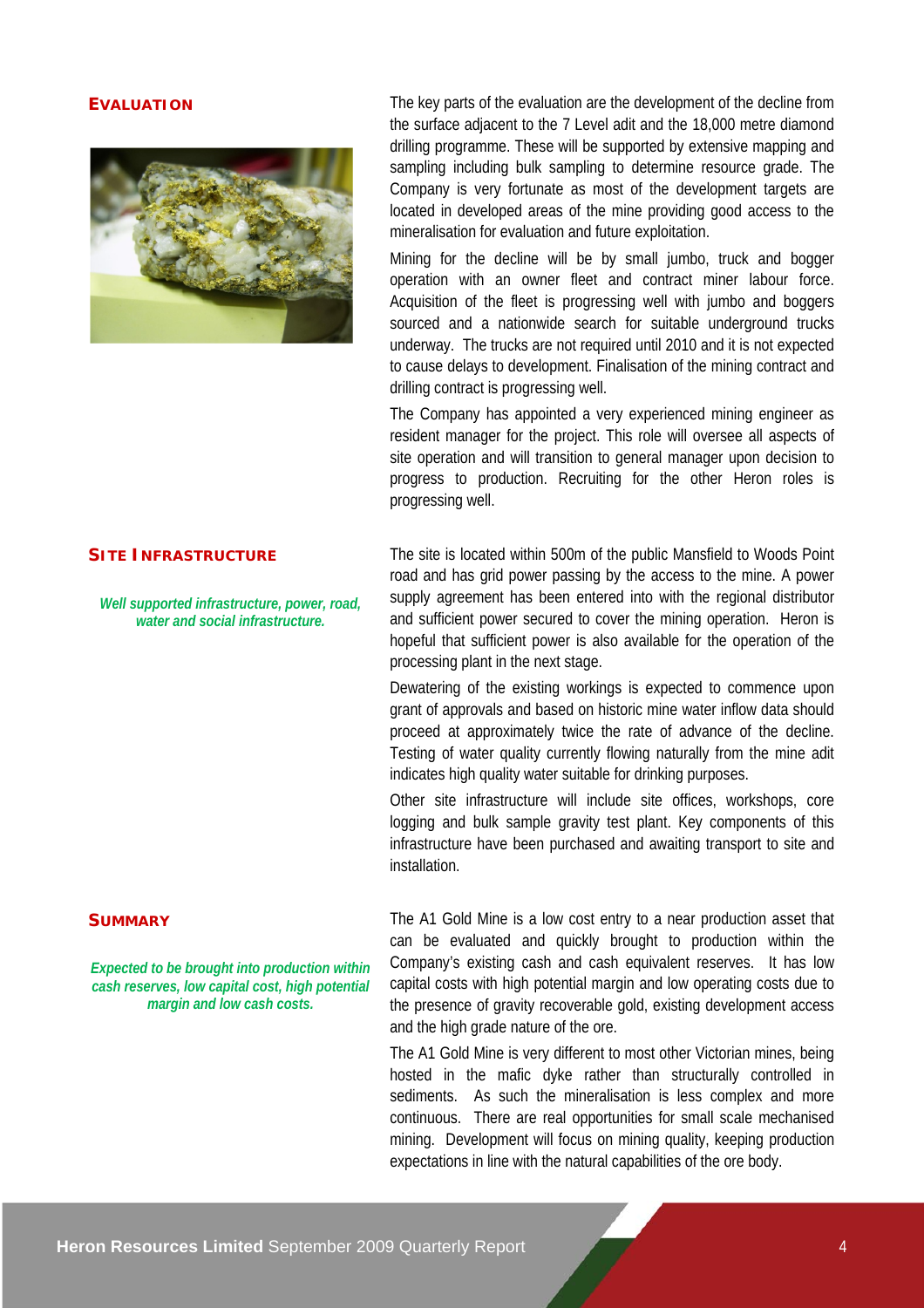# **KALGOORLIE NICKEL PROJECT**

#### **KALGOORLIE NICKEL PROJECT (KNP) (HERON 100%)**



The Company secured 100% management of the Kalgoorlie Nickel Project in July. In excess of \$34 million was previously spent on exploration and development work as part of the pre-feasibility study. This data has been received by Heron and is progressively being compiled and assessed.

The Company has commenced a formal process to seek a new partner for the Kalgoorlie Nickel Project. To assist this process KPMG Perth and Satori Investments in Shanghai have been appointed as advisors to the Company.

#### **HERON EVALUATION OF KNP – OPTIMISATION OF PROJECT CONTINUING**

| <b>RESOURCES</b>   | Resource estimation is nearing completion, with the Company re-<br>estimating five resources to provide the initial feed in the project mining<br>and processing schedule. Further resources will be considered for the<br>later years in the schedule to ensure the full potential of the project is<br>realised.                                  |
|--------------------|-----------------------------------------------------------------------------------------------------------------------------------------------------------------------------------------------------------------------------------------------------------------------------------------------------------------------------------------------------|
| <b>MINING PLAN</b> | Engineering optimisation of individual mining pits will commence during<br>November and is expected to be complete in the March Quarter along<br>with mine and treatment scheduling. Detailed consideration of the<br>beneficiation characteristics of each ore type is to be considered in<br>assessing mining lower cut-off grades and schedules. |
| <b>ENVIRONMENT</b> | Long lead time environmental surveys are continuing to provide a solid<br>foundation for statutory approvals of the future project. Miscellaneous<br>licences for water exploration are moving toward grant as are a number<br>of mining leases covering secondary future ore sources such as Black<br>Range in the Ora Banda district.             |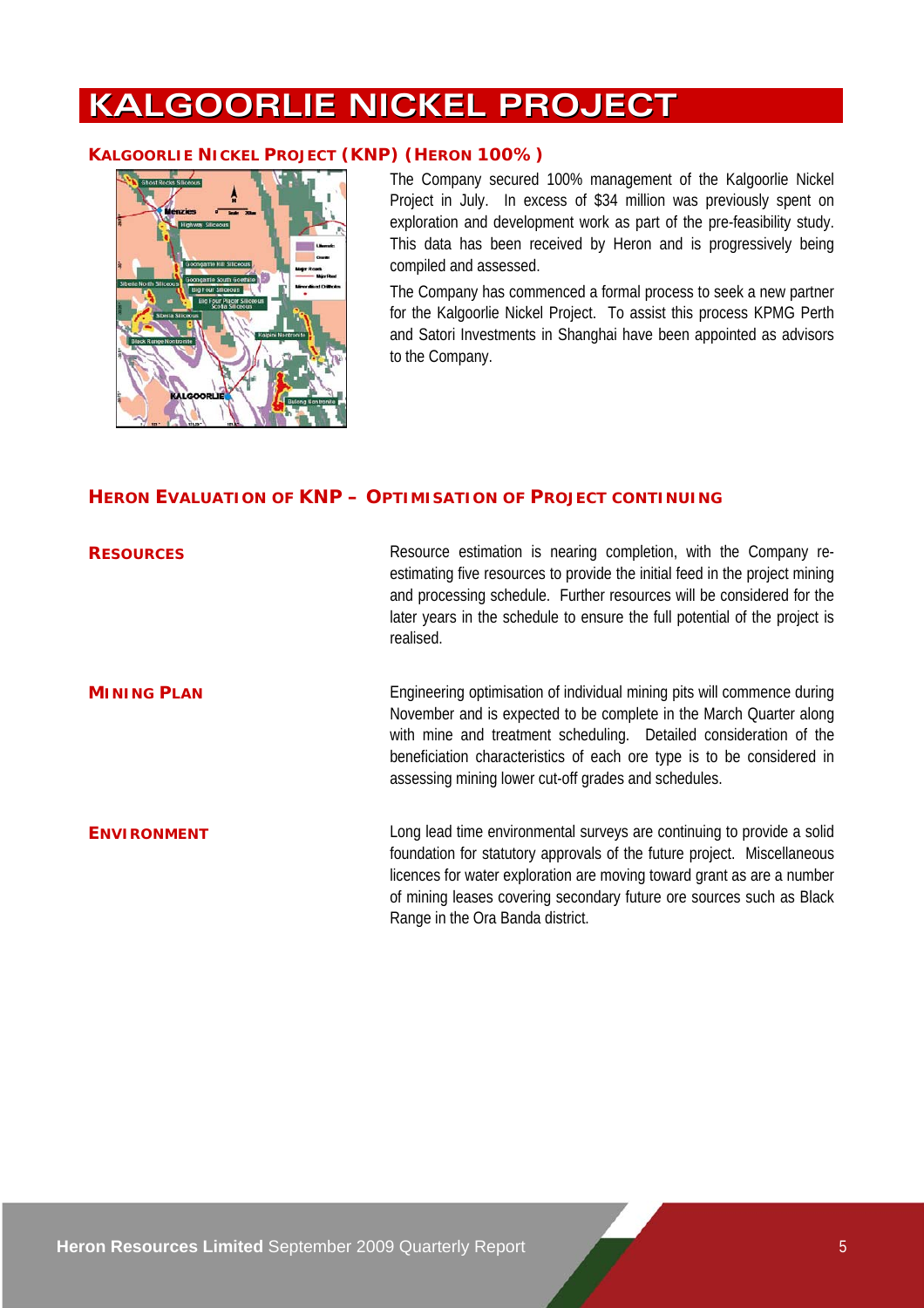# **YERILLA NICKEL COBALT PROJECT**



#### **THE PROCESS**

Shanshan completed a 4.7% placement in the Company at the end of September which was undertaken at 22.5 cents per share. This price was calculated as 120% of the 15 day VWAP of the Company's share price leading to the announcement of the Shanshan Co-operation Agreement in May. Pursuant to the Shanshan Co-operation Agreement, Heron and Shanshan will investigate development of Heron's Yerilla Nickel Cobalt Project (Project) utilising technology sourced by Shanshan. The placement raised a further \$2.7 million and secures Shanshan as Heron's fourth largest single shareholder.

Under the Shanshan Co-operation Agreement, Shanshan has the option to take two further placements of up to 5% of the issued capital in the Company each at 110% of the 15 day VWAP. These additional options to take placements are respectively conditional on completion of the Project feasibility study and completion of construction of a commercial operation. Shanshan earns a 70% interest in the Project upon commissioning the plant to at least 50% of nameplate capacity.

The Project is located 130km north east of Kalgoorlie with resources located at Jump-up Dam, Boyce Creek and Aubils.

The technology involves segregation roasting to process the nickel ore. Segregation roasting heats finely ground ore in the presence of a reductant. The nickel iron and cobalt oxides reduce to their metallic state forming small particles of metal alloy. This metal alloy is recovered by further grinding and magnetic separation. The process forms a high quality iron nickel cobalt alloy concentrate, and recycles reagents to reduce costs. Concentrate grades of 10-12% nickel with recoveries in the region of 80% are targeted for Yerilla ores. Historical data and commissioning of the pilot plant have reported grades in excess of 20% nickel in the concentrate and up to 90% recoveries. Refinements to the technology were introduced by Chinese researchers with the objective of improving the efficiency of the process.

**TESTING AND PILOTING** Construction of the pilot plant progressed during the Quarter with the front half of the plant undergoing hot commissioning on an alternative ore source. Piloting of Heron ore will begin when the plant is fully completed making it possible to measure the key process parameters for energy consumption, efficiency of reagent recycle and the volume and composition of the emissions from the process. This is key data to feed into the feasibility study which is expected during 2010.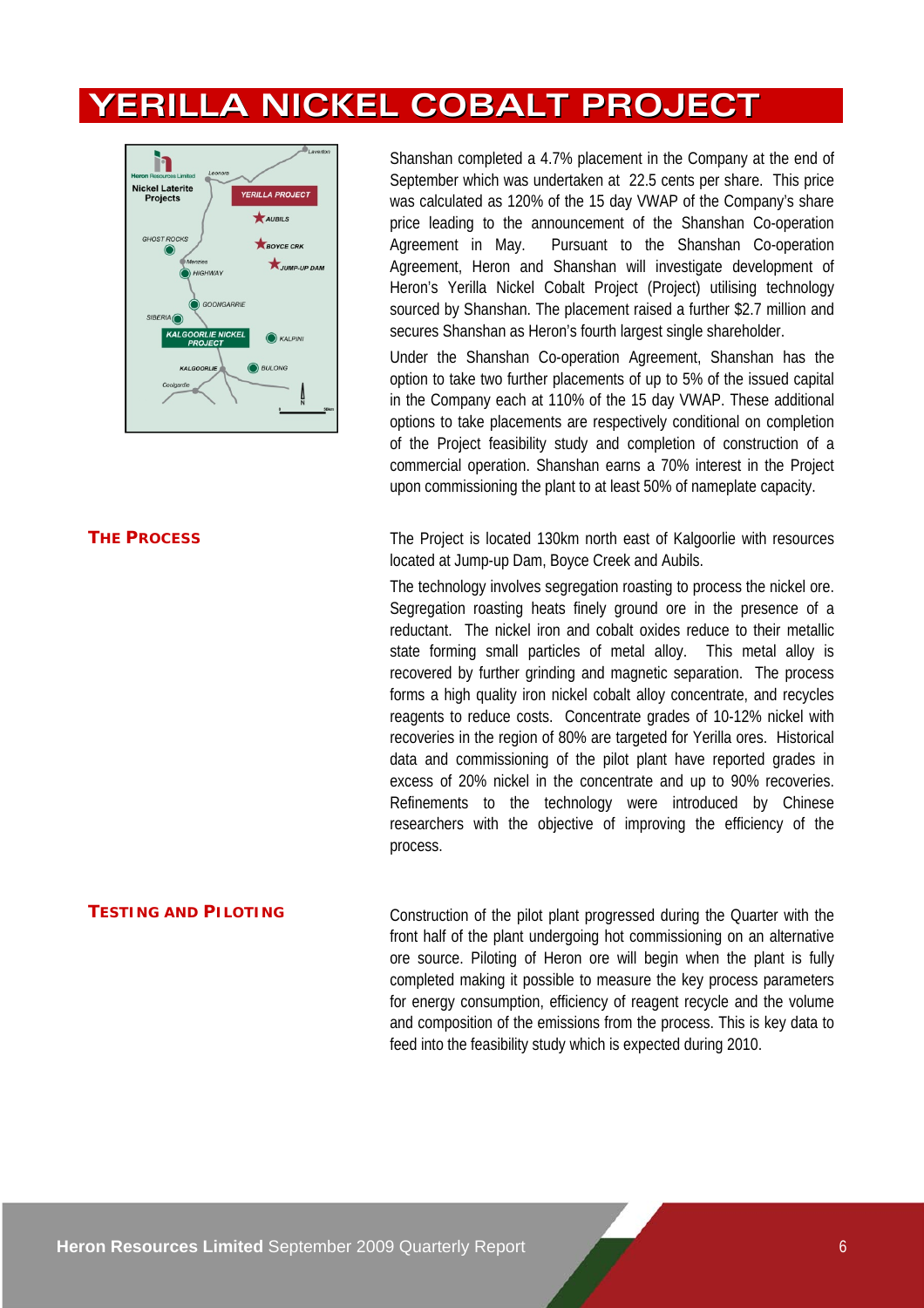Heron is encouraged by the results obtained by Shanshan on nickel ores to date, however much more work is required to complete testing and determine the feasibility of the project. It is anticipated Yerilla ore will begin pilot testing during the December Quarter with results available later in the year. Subject to positive initial evaluation, these results will be fed into Shanshan's feasibility study which is expected to commence during 2010 subject to favourable Project evaluation at that point. Shanshan has not yet provided an expected capital cost for the project which will be determined by the feasibility study.

The eventual capital cost is expected to be considerably less than comparable hydrometallurgical nickel plants, due to the process being investigated and the ability to use Chinese manufacture of the key components of the plant.

#### **YERILLA NICKEL COBALT PROJECT RESOURCE TABLE**

|                      |                    | Million |      |       | Ni      | Co     | Cut-off |           | Estimation  |
|----------------------|--------------------|---------|------|-------|---------|--------|---------|-----------|-------------|
| Project              | Prospect           | tonnes  | Ni%  | Co%   | tonnes  | tonnes | Ni %    | Category  | Method      |
| Yerilla              | Jump-up Dam        | 3.9     | 0.94 | 0.048 | 37,000  | .900   | 0.5     | Measured  | Recoverable |
| Yerilla              | Jump-up Dam        | 43.2    | 0.78 | 0.043 | 337,000 | 18,600 | 0.5     | Indicated | Recoverable |
| Yerilla              | Jump-up Dam        | 20.2    | 0.63 | 0.034 | 127,000 | 6.900  | 0.5     | Inferred  | Recoverable |
| Yerilla              | <b>Boyce Creek</b> | 24.3    | 0.81 | 0.059 | 197.000 | 14,300 | 0.5     | Indicated | Recoverable |
| Yerilla              | <b>Aubils</b>      | 43.8    | 0.78 | 0.066 | 342,000 | 28,900 | 0.5     | Inferred  | Recoverable |
| <b>Total Yerilla</b> |                    | 135.4   | 0.77 | 0.052 | 040.000 | 70.600 |         |           |             |

# **EXPLORATION PROJECTS**

#### **Nickel Sulphide Exploration**



*Example of Nickel Sulphide Bands in Avoca Downs Core* 

#### **Avoca Downs Nickel Project**

The Company completed a three hole (414m) diamond drilling program at its Avoca Downs prospect, located some 80 kilometres due east of Kalgoorlie. The program was designed to test an historical (1971) nickel-sulphide occurrence associated with a nickel/copper/platinum gossan horizon. The drilling intersected a sequence of massive to moderately sheared ultramafic, intermediate and felsic rocks. In hole AUD002 the ultramafic rock has thin (1-5cm) wide bands of nickel sulphides grading between 0.8 and 2.2% nickel (assays are from a Niton XRF device and require laboratory confirmation). The intersection of these nickel sulphides confirms the prospectivity of the ultramafic sequence. Further work is required to determine whether economic massive sulphides are present. The three holes will be used as a platform for down-hole electromagnetic surveys to directly target massive sulphide conductors. Further surface electromagnetic surveys are planned to assist with drill targeting.

This nickel sulphide occurrence is located in a 10km belt of ultramafic/mafic and felsic rocks, held by Heron, that have been only lightly explored for nickel in the past. Utilising modern exploration methods the Company is now in a position to explore this belt in detail.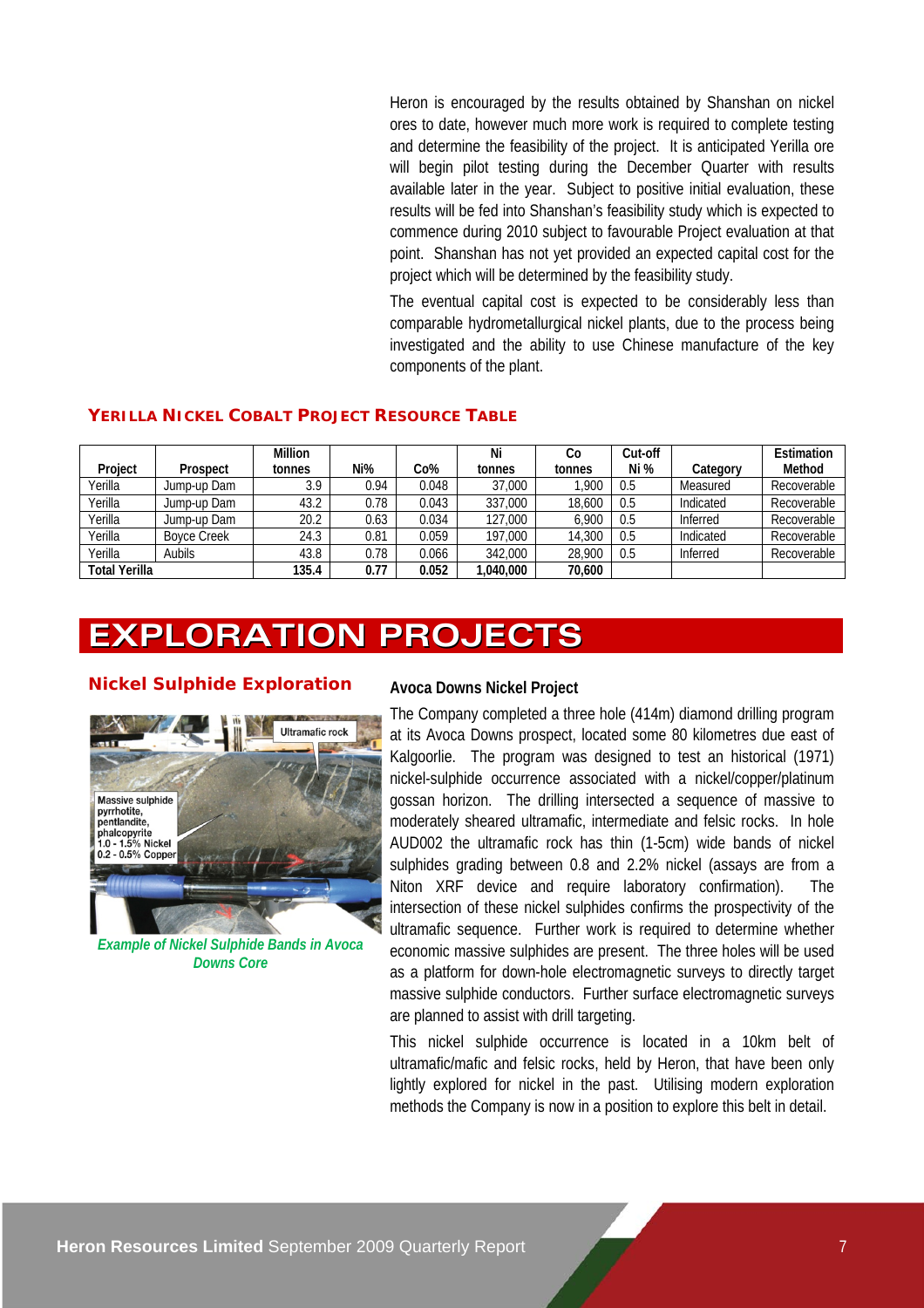



### **Kalpini Nickel Project**

In the coming Quarter the Company will drill three diamond core holes at its wholly owned Kalpini project some 65km north east of Kalgoorlie. These holes will be targeting a fertile ultramafic horizon that hosts the Emu Lake nickel sulphide occurrence held in joint venture between Emu Nickel Limited and Xstrata Nickel Limited. Heron's drilling is designed to test eletromagnetic and geochemical anomalies along this fertile horizon some 6km south of the Emu Lake occurrence.

### **Leonora West Nickel Project**

The Company's wholly owned Leonora West Nickel Project is located 35km west north west of Leonora and some 40km to the south-southeast of Xstrata's Sinclair nickel deposit on a granted exploration licence. Recent sampling in the area has revealed a gossanous zone with XRF Niton results up to 1,124ppm Nickel and 1,986ppm copper close to a mafic/ultramafic contact. The Company is planning a moving loop electromagnetic survey to determine whether drill targets can be generated.

### **Rocky Gully Nickel Project**

Geophysical consultants are designing a suitable moving loop electromagnetic survey over the prospective horizons at the Company's wholly owned Rocky Gully nickel project, located 80km north west of Albany Western Australia. The surveys are designed to generate direct drilling targets that can be tested in the December Quarter. The Rocky Gully Nickel Project is located in the Albany Fraser Proterozoic gneiss terrane and is prospective for mafic/ultramafic hosted nickel sulphide deposits in the style of the Voisey Bay deposit.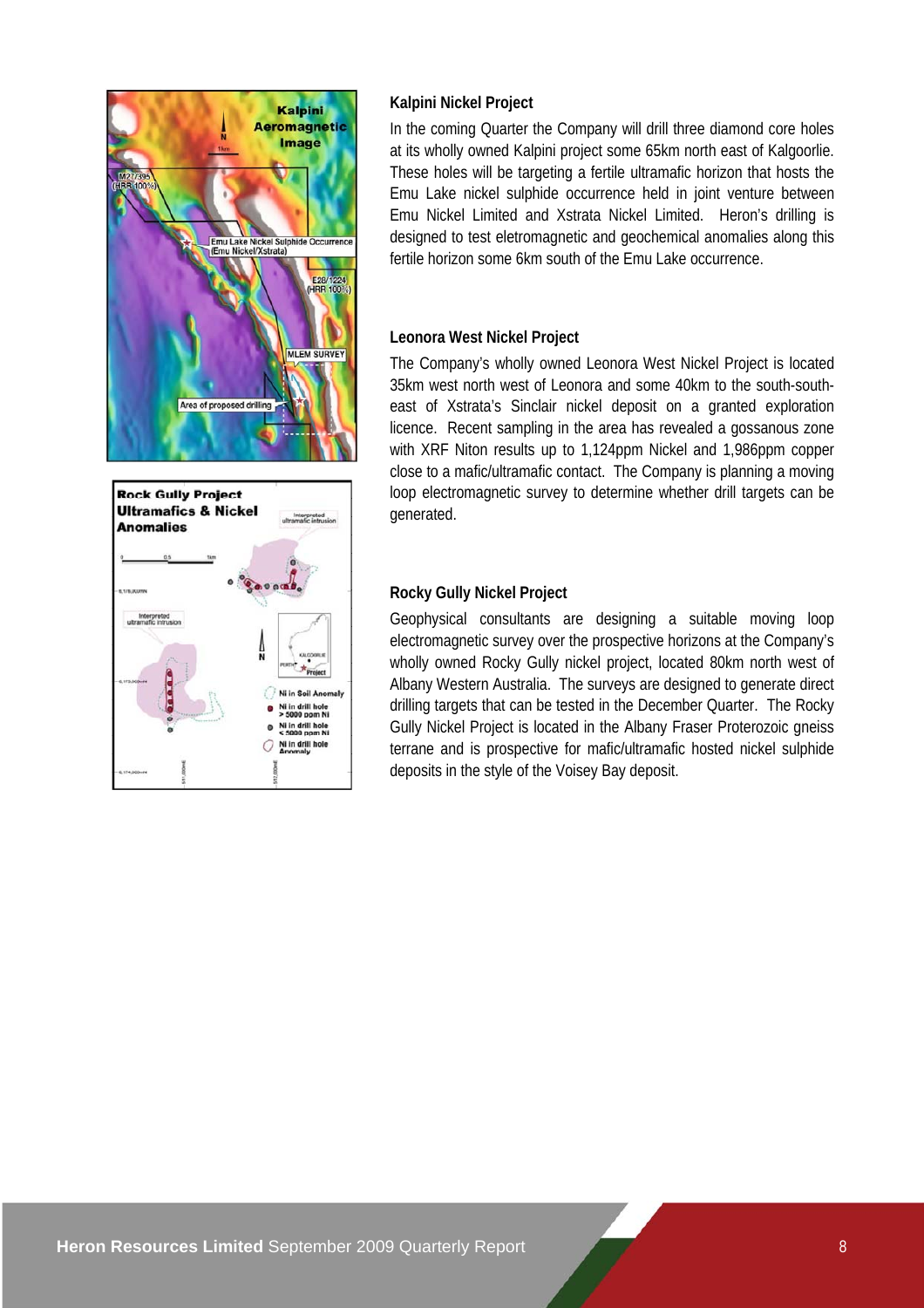# **CORPORATE**

During the Quarter Mineral Resources Ltd launched a takeover bid for Polaris Metals NL a company in which Heron is a significant shareholder, holding 39,243,244 shares (22.34%) and 14 million options with a strike price of 28.1 cents.

As a precursor to the bid by Mineral Resources going ahead Heron entered a pre-bid agreement covering 19.9% of the issued capital of Polaris leaving the Company with 2.44% of the issued capital in Polaris and 14 million options uncommitted to the Mineral Resources offer.

Since the initial offer was made Lion Asia Pte Ltd has made a counter offer for the shares and both Lion and Mineral Resources have revised their offers upwards.

Heron may participate in the highest offer for its uncommitted holding of shares and options and participates in any improved offer Mineral Resources makes for the 19.9% of committed shares.

Since the initial Mineral Resources offer was made, significant value has been generated by the corporate activity, with the Polaris share price rising from 30 cents before the initial Mineral Resources Offer was made to touch highs of 76 cents during the course of October.

#### **JORC Compliance Statements**

N. Math Longwort

**Mathew Longworth Managing Director** 

The information in this report that relates to Mineral Resources is based on information compiled by James Ridley who is a Member of the Australasian Institute of Mining and Metallurgy. James Ridley is a full time employee of Heron Resources Limited and has sufficient experience that is relevant to the style of mineralisation and type of deposit under consideration, and to the resource estimation activities undertaken to qualify as Competent Person as defined in the 2004 Edition of the 'Australasian Code for Reporting of Exploration Results, Mineral Resources and Ore Reserves'. James Ridley consents to the inclusion in this report of the matters based on his information in the form and context that it appears. Note that Mineral Resources that are not Ore Reserves do not have demonstrated viability.

The information in this report that related to Exploration is based on information compiled by David von Perger who is a member of Australian Institute of Mining and Metallurgy. David von Perger is a full time employee of Heron Resources Limited. David von Perger has sufficient experience that is relevant to the style of mineralisation and type of deposit under consideration, and to the exploration activity that he is undertaking to qualify as Competent Person as defined in the 2004 Edition of the 'Australasian Code for Reporting of Exploration Results, Mineral Resources and Ore Reserves. David von Perger consents to the inclusion in this report of the matters based on his information in the form and context that it appears.

#### **About Heron**

*Heron is a Nickel and Gold focused development Company with interests in the Eastern Goldfields of Western Australia and Eastern Victoria.* 

*Heron's gold focus is at the A1 Gold Mine in Victoria where it is developing a decline to evaluate reopening this large historic mine. Heron's interest in the A1 Gold Mine is through a two year option to purchase. The A1 Gold Mine offers the opportunity for near term cash flow developed through the Company's cash reserves and with low capital and operating costs and competitive entry cost.* 

*The Kalgoorlie Nickel Project (KNP) is one of the largest undeveloped nickel laterite projects in the world. Heron is currently seeking a partner to assist developing this project. Heron is assisted in its partner search by KPMG Perth and Satori Investment Shanghai. The KNP has a large resource, good infrastructure, low sovereign risk and extensive studies.* 

*The Yerilla Nickel Cobalt Project is located 140km north east of Kalgoorlie, where Heron's partner Shanshan Ningbo is undertaking piloting of Shanshan's technology as part of a feasibility study into developing the Project.*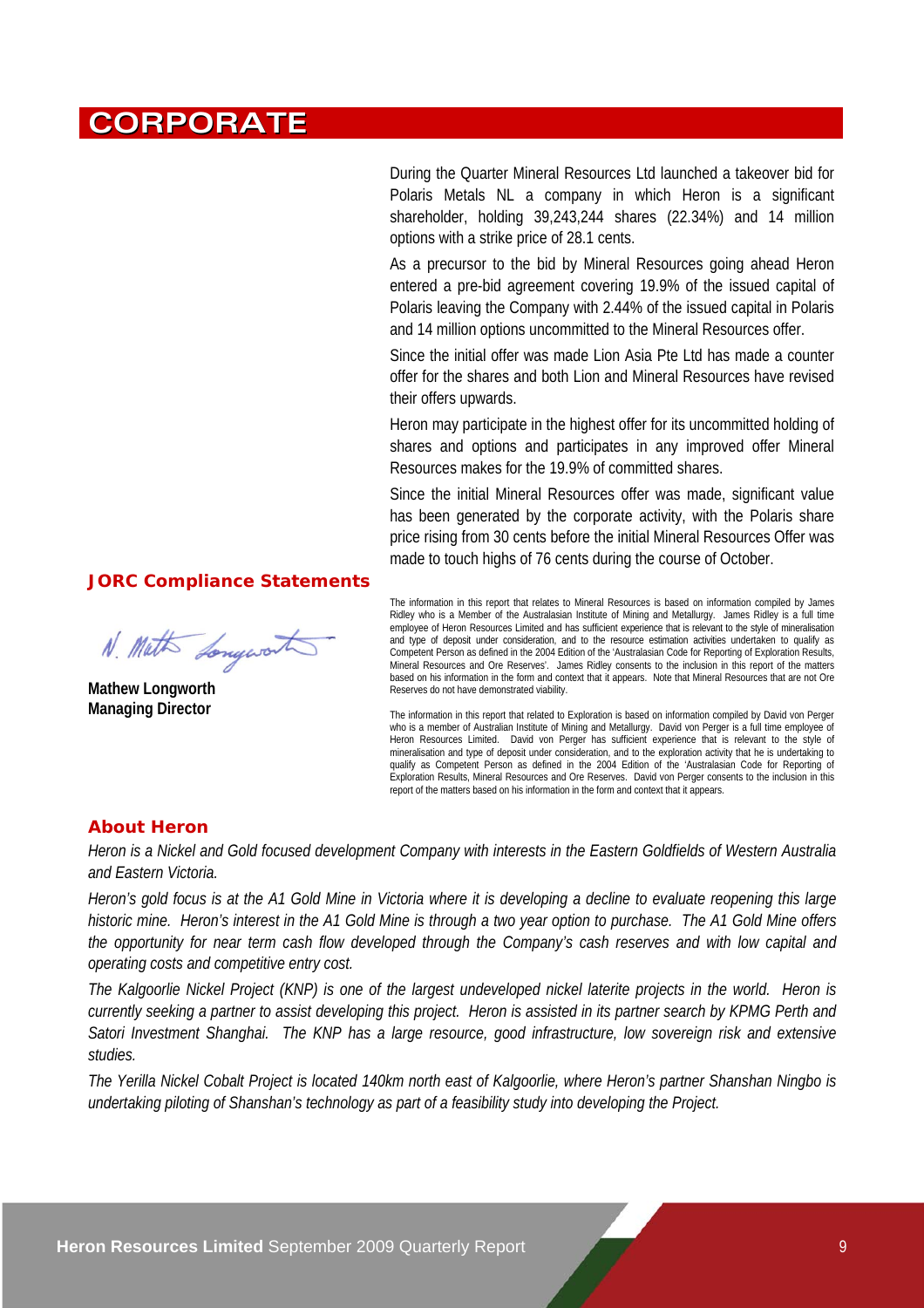# **Appendix 5B**

## **MINING EXPLORATION ENTITY QUARTERLY REPORT**

Name of entity

# **HERON RESOURCES LIMITED**

ABN Quarter ended (current quarter)

30 068 263 098 30 September 2009

*Consolidated statement of cash flows* 

| Cash flows related to operating activities                                                                                                                  | <b>Current Qtr</b><br>\$A'000 | Year to Date<br>(3 months)<br>\$A'000 |
|-------------------------------------------------------------------------------------------------------------------------------------------------------------|-------------------------------|---------------------------------------|
| Receipts from product sales and related debtors<br>1.1<br>Payments for: (a)<br>1.2<br>exploration and evaluation<br>development<br>(b)<br>production<br>(c) | (1, 832)<br>(32)              | (1, 832)<br>(32)                      |
| administration<br>(d)                                                                                                                                       | (986)                         | (986)                                 |
| Dividends received<br>1.3<br>Interest and other items of similar nature received<br>1.4<br>1.5<br>Interest and other costs of finance paid                  | 266                           | 266                                   |
| Income taxes paid<br>1.6<br>Other - GST & sale of data<br>1.7                                                                                               | 91                            | 91                                    |
| <b>Net Operating Cash Flows</b>                                                                                                                             | (2, 493)                      | (2, 493)                              |
| Cash flows related to investing activities                                                                                                                  |                               |                                       |
| Payment for purchases of: (a)<br>1.8<br>prospects<br>equity investment<br>(b)                                                                               | (776)                         | (776)                                 |
| other fixed assets<br>(c)<br>Proceeds from sale of:<br>(a)<br>1.9<br>prospects                                                                              | (159)                         | (159)                                 |
| equity investment<br>(b)<br>other fixed assets<br>(c)                                                                                                       | $\overline{2}$                | $\overline{2}$                        |
| 1.10 Loans to other entities<br>1.11 Loans repaid by other entities                                                                                         |                               |                                       |
| <b>Net Investing Cash Flows</b>                                                                                                                             | (933)                         | (933)                                 |
| 1.12 Total operating and investing cash flows<br>(carried forward)                                                                                          | (3, 426)                      | (3, 426)                              |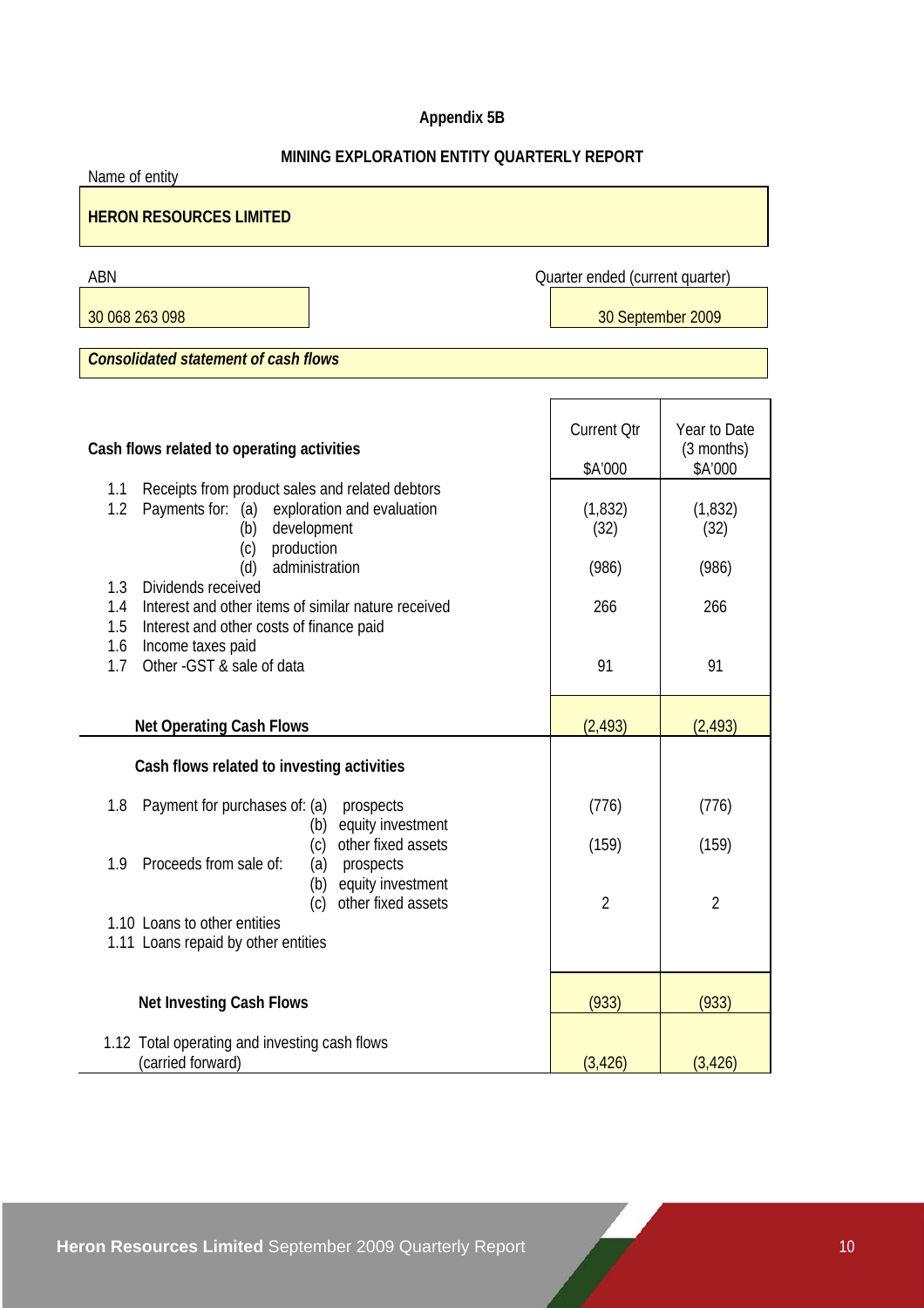| 1.12 Total operating and investing cash flows<br>(brought forward)                                                                                                                                                                           | (3, 426) | (3, 426) |
|----------------------------------------------------------------------------------------------------------------------------------------------------------------------------------------------------------------------------------------------|----------|----------|
| Cash flows related to financing activities                                                                                                                                                                                                   |          |          |
| 1.13 Proceeds from the issue of shares, options, etc.<br>1.14 Proceeds from the sale of forfeited shares<br>1.15 Proceeds from borrowings<br>1.16 Repayment of borrowings<br>1.17 Dividends paid<br>1.18 Other (provide details if material) |          |          |
| Net financing cash flows                                                                                                                                                                                                                     |          |          |
| Net increase (decrease) in cash held                                                                                                                                                                                                         | (3, 426) | (3, 426) |
| 1.19 Cash at beginning of quarter/year<br>1.20 Exchange rate adjustments                                                                                                                                                                     | 29,557   | 29,557   |
| 1.21 Cash at end of quarter                                                                                                                                                                                                                  | 26,131   | 26,131   |

 **Payments to directors of the entity and associates of the directors, payments to related entities of the entity and associates of the related entities** 

|                                                                       | <b>Current Qtr</b><br>\$A'000 |
|-----------------------------------------------------------------------|-------------------------------|
| 1.22 Aggregate amount of payments to the parties included in item 1.2 | 324                           |
| 1.23 Aggregate amount of loans to the parties included in item 1.10   |                               |

1.24 Explanation necessary for an understanding of the transactions

 Directors fees, salaries, bonus and superannuation (A\$308,400). Provision of office accommodation by director-related entity (A\$15,500).

#### **Non-cash financing and investing activities**

- 2.1 Details of financing and investing transactions which have had a material effect on consolidated assets and liabilities but did not involve cash flows
- 2.2 Details of outlays made by other entities to establish or increase their share in projects in which the reporting entity has an interest

See attached schedule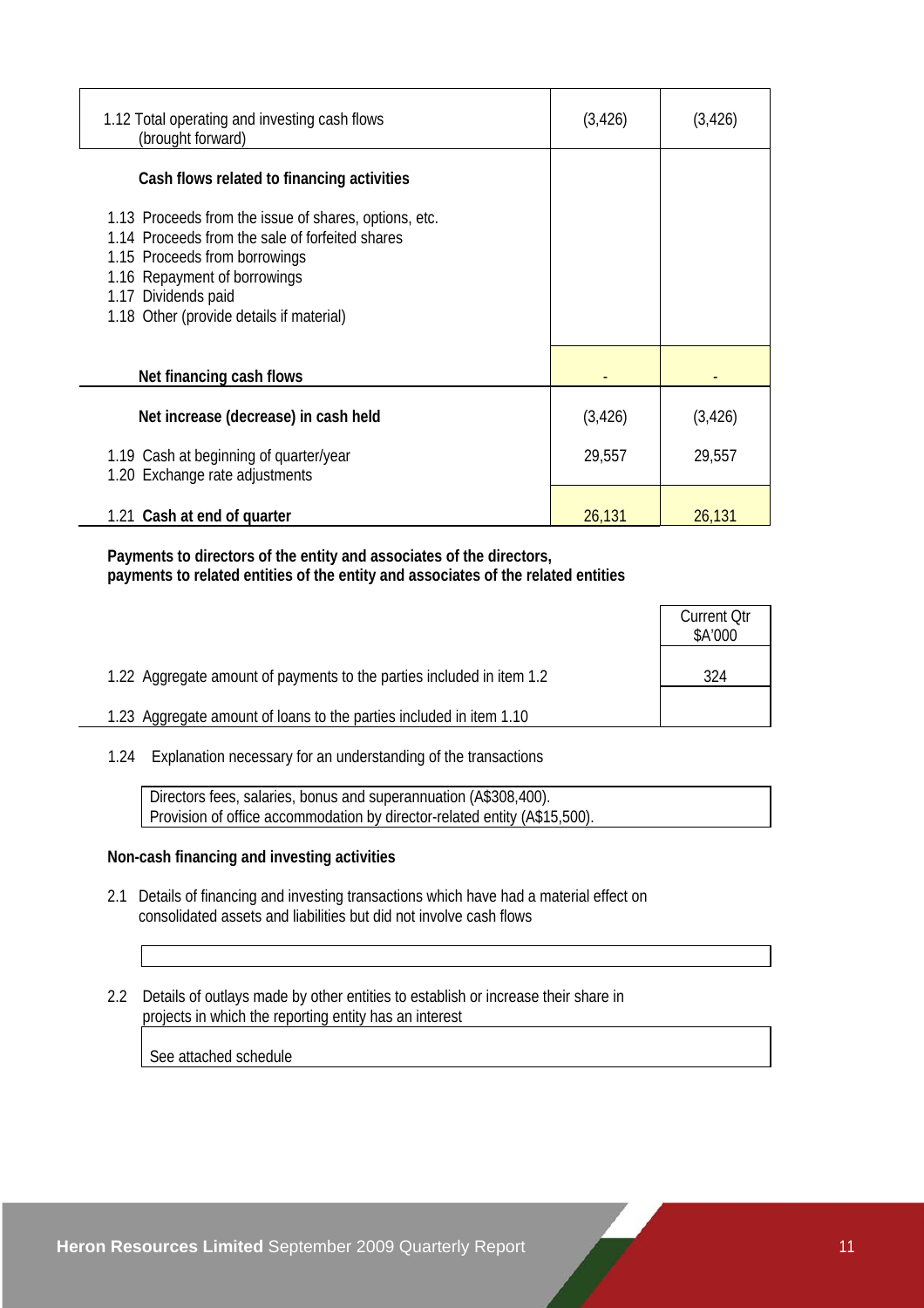# **Financing facilities available**

*Add notes as necessary for an understanding of the position*

|                                 | Amount available<br>\$A'000 | Amount used<br>\$A'000 |
|---------------------------------|-----------------------------|------------------------|
| Loan facilities<br>3.1          |                             |                        |
| 3.2 Credit standby arrangements |                             |                        |

## **Estimated cash outflows for next quarter**

|                                | \$A'000 |
|--------------------------------|---------|
| 4.1 Exploration and evaluation | 2,400   |
| 4.2 Development                | 600     |
| 4.3 Production                 |         |
| 4.4 Administration             | 1,000   |
| Total                          | 4,000   |

### **Reconciliation of cash**

| Reconciliation of cash at the end of the quarter (as<br>shown in the consolidated statement of cash flows) to<br>related items in the accounts as follows. | <b>Current Quarter</b><br>\$A'000 | <b>Previous Quarter</b><br>\$A'000 |
|------------------------------------------------------------------------------------------------------------------------------------------------------------|-----------------------------------|------------------------------------|
| 5.1 Cash on hand and at bank                                                                                                                               | 150                               | 194                                |
| 5.2 Deposits at call                                                                                                                                       | 25,350                            | 28,730                             |
| 5.3 Bank Overdraft                                                                                                                                         |                                   |                                    |
| 5.4 Other (provide details)<br>Property Rental bond<br>Environmental bonds<br><b>Escrow Accounts</b>                                                       | 63<br>497<br>71                   | 48<br>514<br>71                    |
| Total: cash at end of quarter (Item 1.21)                                                                                                                  | 26,131                            | 29,557                             |

 $\overline{\phantom{a}}$ 

 $\Box$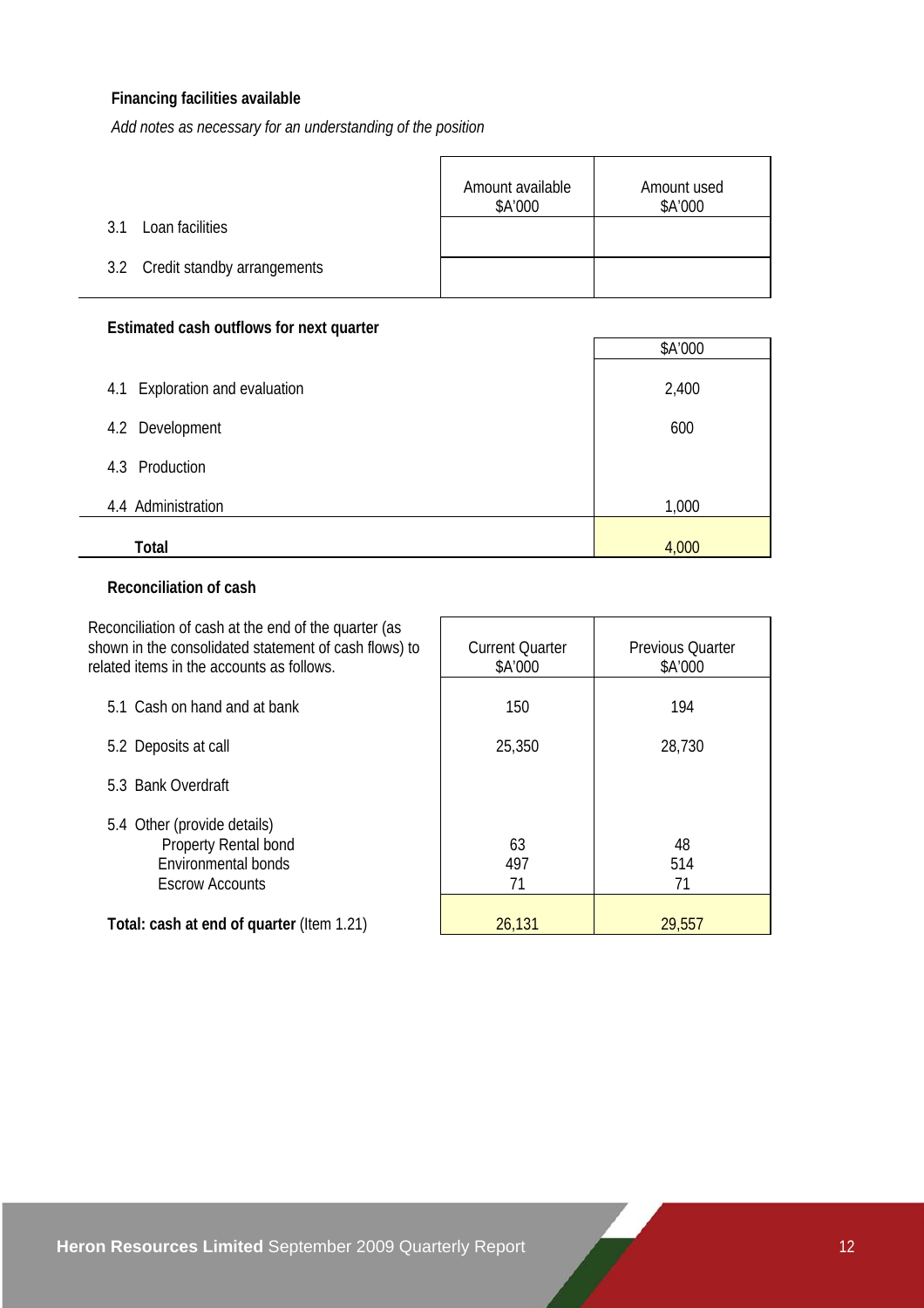#### **Changes in interests in mining tenements**

|                                                                            | Tenement<br>reference | Nature of interest<br>(note (2)) | Interest at<br>Begin of<br>Quarter | Interest at<br>End of<br>Quarter |
|----------------------------------------------------------------------------|-----------------------|----------------------------------|------------------------------------|----------------------------------|
| Interests in mining<br>6.1<br>tenements relinquished,<br>reduced or lapsed |                       | See attached<br>schedule         |                                    |                                  |
| Interests in mining<br>6.2<br>tenements acquired or<br>increased           |                       | See attached<br>schedule         |                                    |                                  |

# **Issued and quoted securities at end of current quarter**

 *Description includes rate of interest and any redemption or conversion rights together with prices and dates.* 

|                                                                                                                  | Total<br>number | Number<br>quoted | Issue price per<br>security<br>(see note 3) | Amount paid up<br>per security (see<br>note 3) |
|------------------------------------------------------------------------------------------------------------------|-----------------|------------------|---------------------------------------------|------------------------------------------------|
|                                                                                                                  |                 |                  | (3)                                         | (3)                                            |
| 7.1 Preference securities<br><i>(description)</i>                                                                |                 |                  |                                             |                                                |
| 7.2 Changes during Quarter<br>Increases through share<br>(a)<br><i>issues</i>                                    |                 |                  |                                             |                                                |
| Decreases through<br>(b)                                                                                         |                 |                  |                                             |                                                |
| returns of capital,<br>buybacks, redemptions                                                                     |                 |                  |                                             |                                                |
| <b>Ordinary securities</b>                                                                                       | 240,938,847     | 240,938,847      |                                             |                                                |
| 7.3 Changes during Quarter *<br>Increases through share<br>(a)<br>issues<br>Decreases through<br>(b)             |                 |                  |                                             |                                                |
| returns of capital,<br>buybacks                                                                                  |                 |                  |                                             |                                                |
| 7.4 Convertible debt securities<br><i>(description)</i>                                                          |                 |                  |                                             |                                                |
| 7.5 Changes during Quarter<br>Increases through issues<br>(a)<br>Decreases through<br>(b)<br>securities matured, |                 |                  |                                             |                                                |
| converted                                                                                                        |                 |                  |                                             |                                                |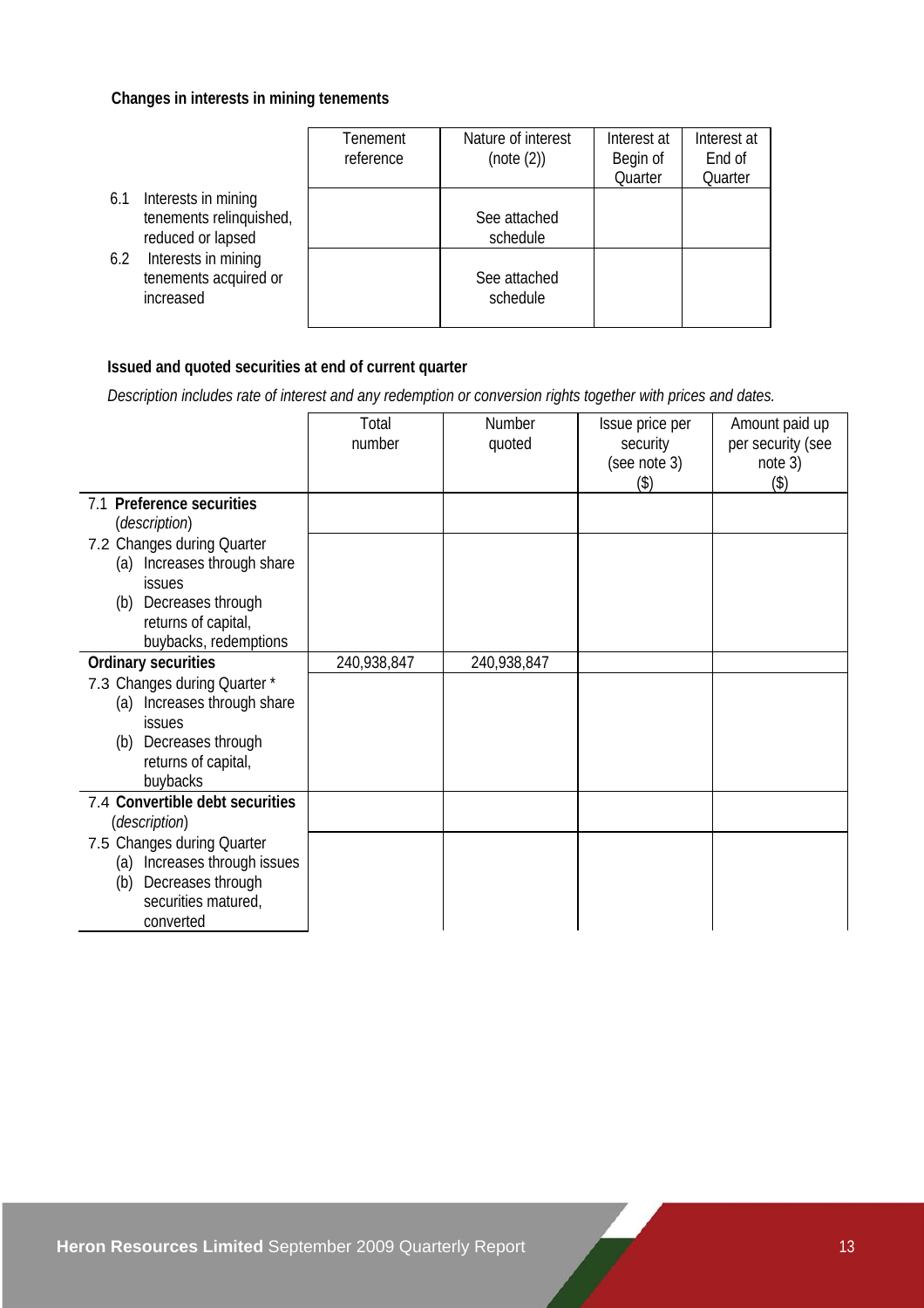| 7.6 Options                  |           |     | <b>Exercise Price</b> | <b>Expiry Date</b> |
|------------------------------|-----------|-----|-----------------------|--------------------|
| (description and conversion  | 1,450,000 | Nil | \$0.6864              | 1/06/2010          |
| factor)                      | 5,000,000 | Nil | \$0.6864              | 7/09/2010          |
|                              | 1,050,000 | Nil | \$0.6864              | 1/11/2010          |
|                              | 5,000,000 | Nil | \$0.6864              | 7/09/2016          |
|                              | 2,750,000 | Nil | \$1.4864              | 31/12/2015         |
|                              | 100,000   | Nil | \$1.38                | 30/06/2011         |
|                              | 100,000   | Nil | \$1.48                | 30/06/2011         |
|                              | 100,000   | Nil | \$1.54                | 30/06/2011         |
|                              | 1,500,000 | Nil | \$1.00                | 05/06/2012         |
|                              | 2,500,000 | Nil | \$1.50                | 05/06/2013         |
|                              | 3,500,000 | Nil | \$2.00                | 05/06/2013         |
|                              | 5,250,000 | Nil | \$2.50                | 05/06/2014         |
|                              | 100,000   | Nil | \$1.48                | 02/01/2012         |
|                              | 100,000   | Nil | \$1.50                | 02/01/2012         |
|                              | 4,818,776 | Nil | \$0.30                | 09/06/2014         |
|                              | 2,600,000 | Nil | \$0.25                | 25/06/2012         |
|                              | 4,200,000 | Nil | \$0.425               | 25/06/2014         |
| 7.7 Issued during Quarter    |           |     |                       |                    |
|                              |           |     |                       |                    |
| 7.8 Exercised during Quarter |           |     |                       |                    |
|                              |           |     |                       |                    |
| 7.9 Expired during Quarter   |           |     |                       |                    |
| 7.10 Debentures              |           |     |                       |                    |
| (totals only)                |           |     |                       |                    |
| 7.11 Unsecured notes         |           |     |                       |                    |
| (totals only)                |           |     |                       |                    |
|                              |           |     |                       |                    |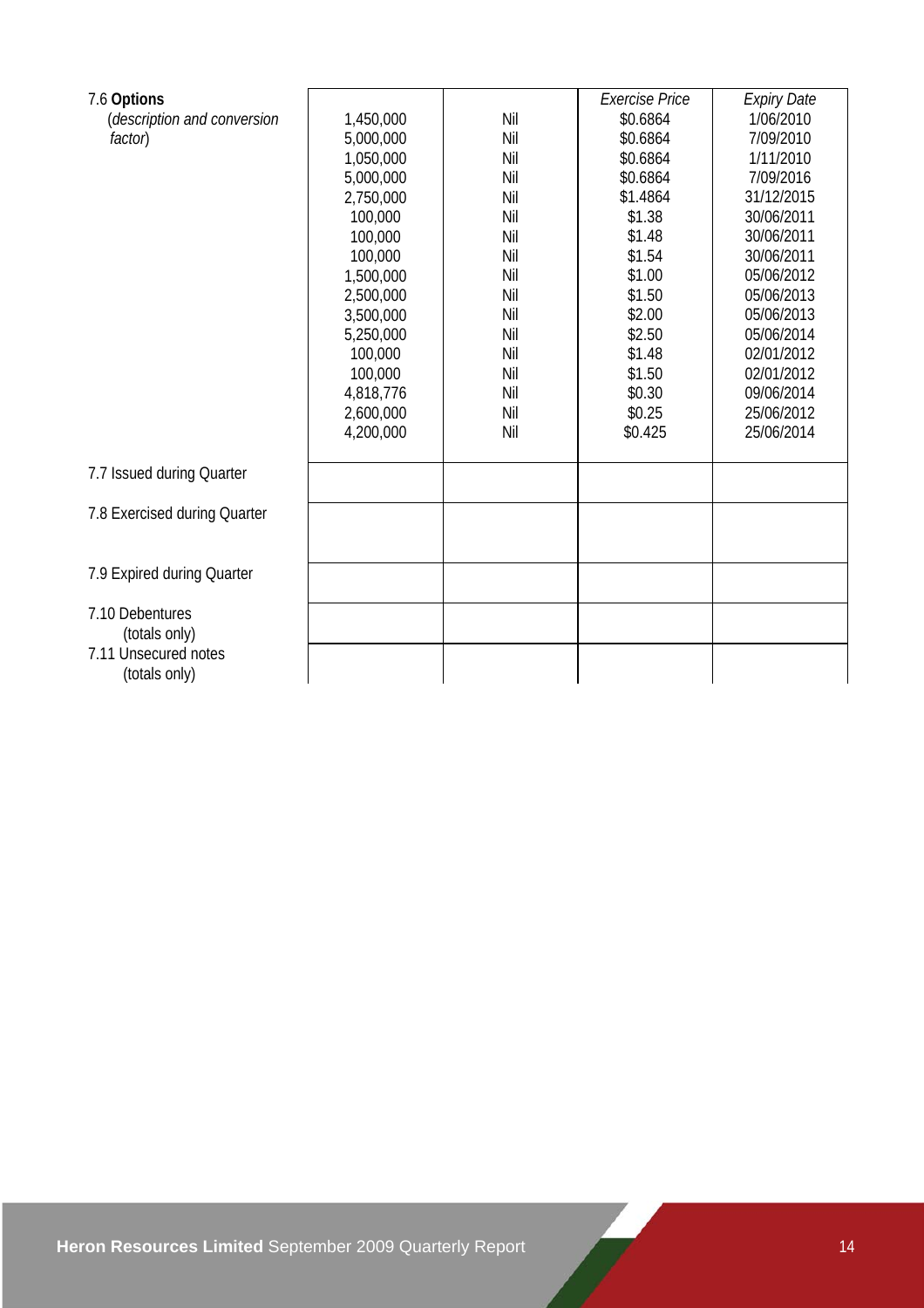#### **Compliance 2.2 Details of outlays made by other entities to establish or increase their share in projects in which the reporting entity has an interest.**

- 1. Bronzewing Gold NL (Bronzewing) may earn a 70% interest in precious metals from Heron's King of Creation Project through expending \$250,000 within four years. This agreement has been assigned to A1 Minerals Limited.
- 2. Jackson Gold Limited (Jackson) may earn a 70% interest in gold and silver minerals through expending \$300,000 within four years. Once Jackson earns its equity, Heron may at its sole discretion contribute on a pro-rata basis, or convert to a 20% free-carried equity to the completion of a Bankable Feasibility Study that recommends commencement of mining, or convert to a 2.5% royalty for recovered metal.
- 3. Epsilon Energy Limited may earn a 51% interest in all Mineral Rights for tenements in the Balladonia West area through expenditure of \$275,000 including \$75,000 on drilling to test lignite as well as securing a partner to develop the lignite resources.
- 4. Southern Gold Limited may earn an initial 51% interest in three tenements comprising Heron's Bulong South Project through expenditure of \$120,000 over a two year period from October 2009.
- 5. Ningbo Shanshan Co Ltd, may earn a 70% interest in the Company's Yerilla Project by sole funding construction and commissioning of the Project to an agreed capacity following a positive feasibility outcome. The agreement is subject to Australian and Chinese regulatory approvals.

#### **6.1 Interests in Mining Tenements transferred, relinquished, reduced or lapsed. (includes tenements that have lapsed and/or expired that may have subsequent Heron tenement in place)**

| Tenement  | Nature of Interest       | % Begin Quarter | % End Quarter    |
|-----------|--------------------------|-----------------|------------------|
| E15/00899 | <b>Registered Holder</b> | 100             | 0                |
| E28/01187 | Registered Holder        | 100             | 0                |
| E28/01413 | Registered Holder        | 100             | 0                |
| E28/01606 | Registered Holder        | 100             | $\mathbf 0$      |
| E28/01860 | Registered Holder        | 100             | $\mathbf 0$      |
| E28/01890 | <b>Registered Holder</b> | 100             | $\mathbf 0$      |
| E29/00613 | Registered Holder        | 100             | $\boldsymbol{0}$ |
| E30/00247 | Registered Holder        | 100             | $\boldsymbol{0}$ |
| E31/00576 | <b>Registered Holder</b> | 100             | $\mathbf 0$      |
| E31/00628 | Registered Holder        | 100             | $\boldsymbol{0}$ |
| E31/00735 | <b>Registered Holder</b> | 100             | $\mathbf 0$      |
| E31/00838 | Registered Holder        | 100             | $\mathbf 0$      |
| E31/00840 | <b>Registered Holder</b> | 100             | $\boldsymbol{0}$ |
| E31/00854 | Registered Holder        | 100             | $\mathbf 0$      |
| E39/00907 | Registered Holder        | 100             | $\mathbf 0$      |
| E80/03391 | Registered Holder        | 100             | $\mathbf 0$      |
| E80/04102 | Registered Holder        | 100             | $\mathbf 0$      |
| M24/00926 | Registered Holder        | 100             | $\mathbf 0$      |
| P15/04760 | <b>Registered Holder</b> | 100             | $\boldsymbol{0}$ |
| P24/03764 | Registered Holder        | 100             | $\boldsymbol{0}$ |
| P24/03952 | Registered Holder        | 100             | $\mathbf 0$      |
| P24/03953 | Registered Holder        | 100             | $\mathbf 0$      |
| P24/04000 | Registered Holder        | 100             | $\boldsymbol{0}$ |
| P24/04001 | <b>Registered Holder</b> | 100             | $\boldsymbol{0}$ |
| P25/01994 | Registered Holder        | 100             | $\boldsymbol{0}$ |
| P25/01995 | Registered Holder        | 100             | $\mathbf 0$      |
| P25/01996 | Registered Holder        | 100             | $\mathbf 0$      |
| P26/02909 | Registered Holder        | 100             | $\mathbf 0$      |
| P26/03286 | Registered Holder        | 100             | $\mathbf 0$      |
| P26/03298 | <b>Registered Holder</b> | 100             | $\boldsymbol{0}$ |
| P26/03299 | <b>Registered Holder</b> | 100             | $\mathbf 0$      |